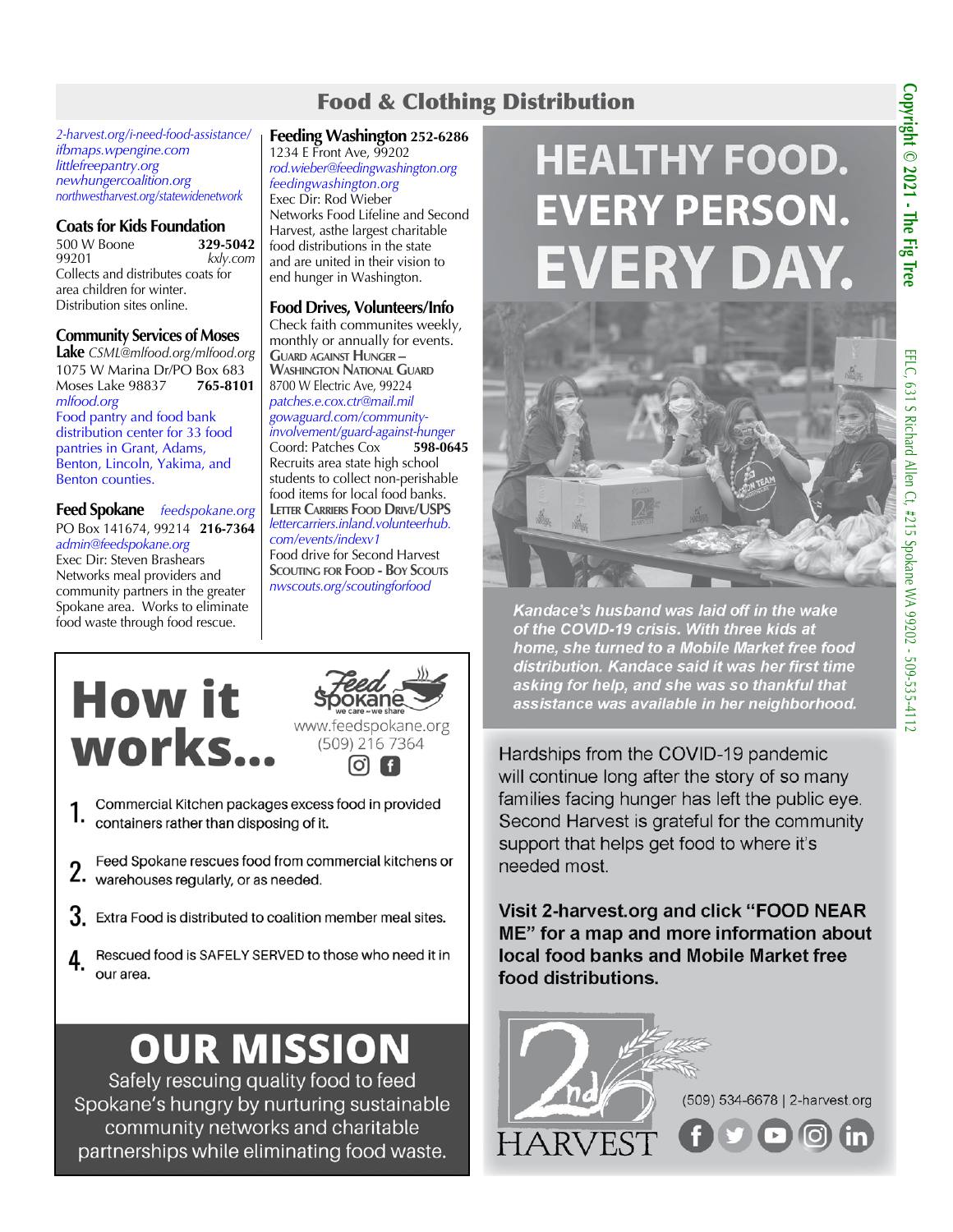# **Food for Kidz 868-9260**

Eastpoint Church Warehouse 15303 E Sprague *foodforkidz.org* 6009 N Haye, Newman Lake 99025 Jim Dodd *jim@foodforkidz.org*  Organizes food packing events for children and families in U.S. and around the world.

## **Food Preparation, Cooking & Nutrition Courses**

**Eat Smart Idaho - UI Extension** *eatsmart@uidaho.edu uidaho.edu/ extension/eatsmartidaho* State Coord: Kristin Hansen Helps limited-resource adults learn how to stretch food dollars to provide tasty, low-cost, nutritious meals for their families. Benewah, Bonner, Boundary, Clearwater, Idaho, Kootenai, Latah, Lewis, Nez Perce and Shoshone counties.<br>
NORTH IDAHO 208-446-**North Idaho 208-446-1686** Kali Gardiner *kalig@uidaho.edu* **Food Safety, Applied Nutrition, Outreach and Info Center** Food Education. **888-723-3366 Food Safety - SRHD 324-1560 x2** 1101 W College, 99201 *srhd.org* Restaurant inspections and permits. **SNAP-ed - Nutrition Education Network of WA** *nutrition.wsu.edu manenica@wsu.edu*

Teaches youth and adults with limited incomes and skills to eat healthy and maximize the value of their food dollars and food assistance benefits.

**Asotin 243-2009**  *kim.belanger@wsu.edu* **Pend Oreille 447-6479**   *christine.knoefler@wsu.edu* **Spokane 477-2194**  *lvananrooy@spokancecounty.org*  **Walla Walla 524-2685**   *meike.johnson@wsu.edu* **Spokane Valley Partners 927-1153** 10814 E Broadway, 99206 POB 141360, 99214 *svpart.org* **The Kitchen - Second Harvest**<br>1234 E Front St **252-6271** 1234 E Front St *melissa.johnson@2-harvest.org secondharvestkitchen.org*

# **Food Stamps, (EBT)**

**Supplemental Nutritional Assistance Program (SNAP) -Food and Nutrition Office, West Regional Office 415-705-1310** 90 Seventh St, Ste 10-100 San Francisco CA 94103 *fns.usda.gov/snap* **Washington Application**<br>dshs.wa.gov **877-501-2233** *dshs.wa.gov* **877-501-2233 Recipient fraud** Retailer fraud **888-436-6392 IDAHO APPLICATION 877-456-1233**<br> **Recipient fraud 800-926-2588 Recipient fraud** *Welfraud@dhw.idaho.gov*

#### **Gleaners**

**Backyard Harvest 208-669-2259** 933 E 7th St *backyardharvest.org* PO Box 9783, Moscow 83843 **Community Roots 208-667-9093 Kootenai Environmental Alliance** 206 E Indiana, #112 *kealliance.org* Coeur d'Alene 83814 **Campus Kitchen 313-6939 Gozaga University** *gonzaga.edu* 502 E Boone, MSC 2472, 99258 **Spokane Edible Tree Project (SETP)** Community Bldg/Saranac, 25 W Main, Ste #244, 99201 **209-2890** *spokaneedibletreeproject@gmail.com spokaneedibletreeproject.org* **Palouse Fresh Food Project** *cce.foodproject@wsu.edu cce.wsu.edu*  Offers a farmer's market, gleaning, pantry/food drives.<br>WHITMAN GLEAN TEAM 416-6622 **Whitman Glean Team 416-6622** *whitmanglean@gmail.com* serves Walla Walla

**HRC Ministries 879-3773** POB 14257, Spokane Valley 99214 *warehouse@hrcministries.com hrcministries.com* **922-0939** Distributes food to partner ministries and churches. Offers a food pantry and serves as food bank distribution.

#### **LDS Welfare Home Storage Center** *providentliving.org* 9423 E 4th, 99206 Food to members and friends with bishop's approval. 10-5, F & Sat.

**Little Free Pantry** *littlefreepantry.org* Offered around town with food and hygiene items, offered like a Little Free Library, often at

churches. Offers items individuals donate or trade, or optional to regular food pantry by bein accessiblt 24/7. Locations: 1428 W Broadway Ave, 99201 930 N Monroe St, 99201 2330 W Sharp Ave, 99201 1317 E 12th Ave, 99202 5018 N Driscoll Blvd, 99205 4017 W Queen Ave, 99205 2603 W Broad Ave, 99205 4315 W Winston Dr, 99205 3005 W Rowan Ave, 99205 2506 W Rowan Ave, 99205 3929 N Cannon St, 99205 1504 W Shannon, 99205 328 W Park Pl, 99205 5508 N Alberta St, 99205 5601 N Jefferson St, 99205 1104 W Heroy, 99205 3928 N Howard St, 99205 827 W Cleveland Ave, 99205 2404 N Howard St, 99205 2438 N Madelia St, 99207 4449 N Nevada St, 99207 6718 N Wall St, 99208 8441 N Indian Trail Rd, 99208 Spokane Valley: 12 N University Cheney: Emmanuel Lutheran Rockford: United Methodist Pullman: Community Congreg, 525 NE Campus

### **Mobile Food Bank**

**Jumpin' Beans Mobile Food Bank** 9428 N Government Wy, Hayden<br>
iumpinbeans.org 763-7052 *jumpinbeans.org* **763-7052**

# Healthy families. Healthy futures.

# START WITH A GOOD MEAL

**Jomen & Children's** 

wcfrspokane.org





In addition to making sure those who suffer from hunger have increased access to healthy food, Northwest Harvest acts to remove structural inequities that exist within our food and economic systems—and addresses the disproportionate societal barriers to healthy, nutritious food.

**Please join us in bringing equity to our state's food system**

Together, we can end hunger in Washington.

**DONATE. VOLUNTEER. RAISE YOUR VOICE.** northwestharvest.org | 800.722.6924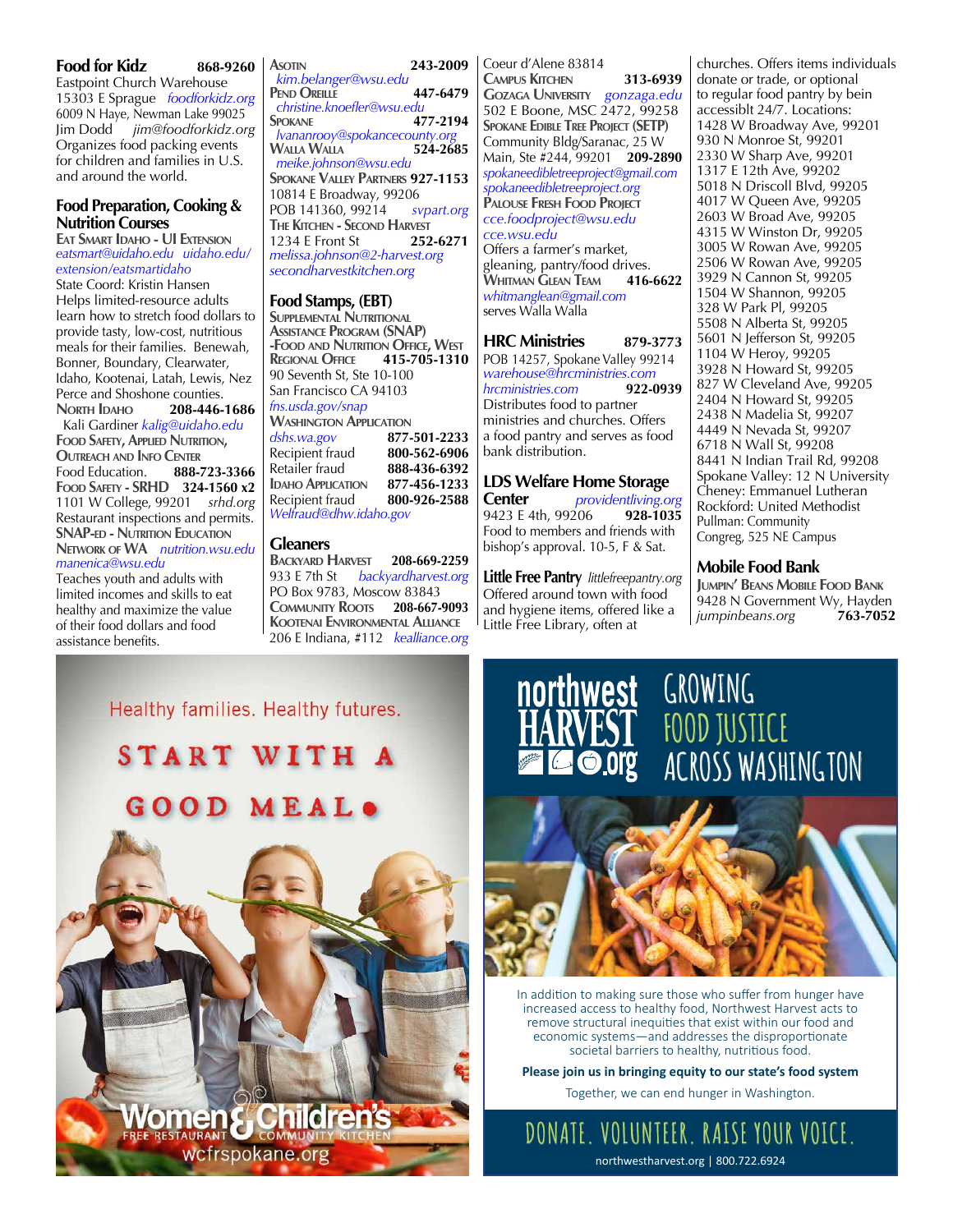# **NEW Hunger Coalition**

Tri County Economic Develop. Dist Bldg, 986 S Main St, Ste D Colville 99114 **690-1299** *office@newhungercoalition.org newhungercoalition.org* 

15 food banks and 9 community partners in rural Northeast WA work to stabilize and strengthen the emergency food system while addressing the root causes of hunger in area communities.

# **Orlando's Restaurant- SCC**

1810 N Greene, Bldg 1, Lobby, 99217 *Janet.Breedlove@scc.spokane.edu scc.spokane.edu* **533-7273** Offers à la carte lunch menu with a wide selection of items. Reservations are required. Eat in or pick up.

# **Okanogan County Community**

**Action Council** *occac.org* **422-4041** 424 S 2nd, Okanogan 98840 Serves as food pantry and distribution center for food banks in Okanogan County.

# **Northwest Harvest Spokane**

**Warehouse 800-722-6924** PO Box 12272, Seattle 98102 *northwestharvest.org* **Eastern Washington** 3808 N Sullivan Rd, Bldg 14-J

Spokane Valley 99216 **891-7012** Operations Mngr: Dennis Vorhies

Supplies 50 hunger relief programs and 8 high-need schools, delivering 2.5 million lbs of food.

# **Second Harvest of the Inland**

**Northwest 534-6678**<br>1234 E Front, 99202 2-*harvest.org* 1234 E Front, 99202 Supplies half a million pounds of food weekly to a network of 250 Inland NW neighborhood food banks, meal centers and mobile food banks.

# **Spokane County Mutual Aid Network 503-662-7912**

*mutualaidspokanecounty.com* Volunteer grassroots group operating in Spokane County. Prioritizes vulnerable groups of people who are sick, disabled, quarantined, elderly, people of color, LGBTQA and other vulterable groups. Forms in English or Spanish.

**Thrift Stores** Days & hours vary<br>Arc of Spokane, The **328-8100 Arc of Spokane, The 328-8100** 808 N Ruby, 99201 **Bark it Market Thrift Store-SpokAnimal 534-8133 x216** 715 N Crestline, 99202 *spokanimal.org FB: BarkItMarketThriftStore*  **Discovery Shop - American Cancer Society 328-9373** 805 W Garland *cancer.org* **Global Neighborhood Thrift** 919 E Trent **868-0001**

# *global-neighborhood.org*

**GOODWILL RESALE/THRIFT** Goodwill's community service programs are funded by donations and sales at 11 regional Goodwill stores and *shopgoodwill.com*. \$.85 of every dollar directly supports services in the communities. Donation and shopping locations: **DOWNTOWN SPOKANE GOODWILL**<br>**STORE** 444-23 **Store 444-2396** 202 E Third Ave, 99202 **Goodwill Outlet Store 279-2916** 1406 E Front Ave, 99202 **North Nevada Goodwill Store** 9832 N Nevada, 99218 **466-2012 Northwest Blvd Goodwill Store** 2282 N Ash St, 99205 **321-0579 SOUTH HILL GOODWILL STORE**<br>2927 E 27th **321-0478**  2927 E 27th **321-0478 NW Christian School Thrift Store** 6607 N Maple **326-1522** *nwcsthrift.org/location/* **SALVATION ARMY THRIFT STORE** 2020 N Division 99207 **325-6805** *spokanethriftstore.salvationarmy.org* **SPOKANE CHRISTIAN FELLOWSHIP THRIFT** 1505 W Cleveland, 99205 **328-1735** *FB: SpokaneChristian-FellowshipThriftStore* **THE WINDFALL - ST JOHN'S CATHEDRAL**<br>1024 S Perry, 99202 **534-3888** 1024 S Perry, 99202 *FB: Windfall-Thrift-Store* **THRIFTY BOUTIQUE Corbin Senior Cntr** 827 W Cleveland, 99205 **327-1584**

**UGM Thrift Store - Downtown** 301 W Boone, 99201 **326-3316** 

Ind  $\int_{\text{thrift store}}$ 

### *uniongospelmission.org/thrift-stores/*

Provides job training and a safe work environment for UGM residents and other men and women in transition. Helps fund its homeless services.<br>VALUE VILLAGE **Value Village** *valuevillage.com* 708 W Boone, 99201 **325-2569 Veterans Thrift Store 290-6891** 4507 W Wellesley Ave, 99205 *freehandymanfordisabledveterans.org/* **In Spokane Valley: Goodwill Resale/Thrift 928-4032** 13721 E Sprague Ave, 99216 **Salvation Army Thrift Store** 11211 E Sprague, 99037 **928-9970** *spokanethriftstore.salvationarmy.org* **UGM Thrift Store - Valley** 11921 E Sprague, 99206 **927-5905** *uniongospelmission.org/thrift-stores/* **Value Village** *valuevillage.com* 13112 E Sprague, 99216 **921-7889 In Eastern WA: Brewster Adventist Community Srvcs** 17 NE Hospital Wy, **689-3537 Care & Share 299-9024** 211 N LeFevre, Medical Lake 99022 **Colville Goodwill Store 684-6162** 168 N Main, Colville 99114 **Colville Habitat for Humanity** 480 N Main **684-2319 East Wenatchee Goodwill Store** 620 Grant, Ste A, 98802 **884-1906 Greenhouse, The 276-8224** 31 N Main St, Deer Park 99006

**Moses Lake Goodwill Store** 789 N Central, 98837 **765-1769 Needful Things Community Thrift -** 

# **You never know what treasure you will find!**

Clothing, books, household goods, and much more!

*A thrift store that gives back to our community.*

Donations of gently used items are greatly appreciated.

*Located in the vibrant South Perry Neighborhood*

# **1024 S Perry - 534-3888 - Open M-F 1 to 6 Sat 12 to 5** 1024 S Perry - 534-3888

 $\mathcal{A}$  computed with  $\mathcal{A}$  community  $\mathcal{A}$  and  $\mathcal{A}$  are League A community ministry of the Service League of the Cathedral of St. John, Episcopal